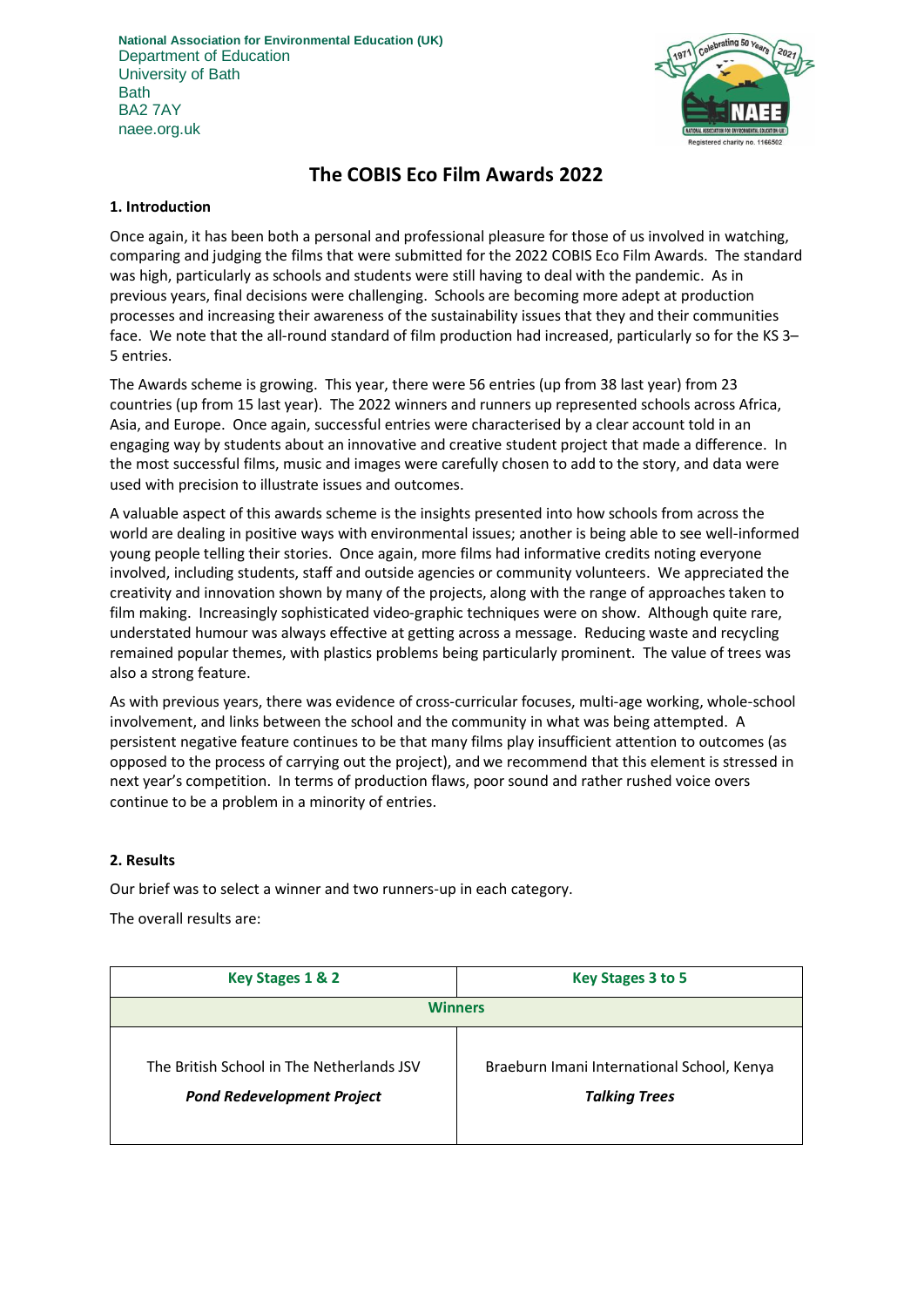| Key Stages 1 & 2              | Key Stages 3 to 5            |
|-------------------------------|------------------------------|
| <b>Runners-up</b>             |                              |
| Dulwich College Shanghai Puxi | Marlborough College Malaysia |
| <b>Sustainable Stationary</b> | Food for Life, Life for Food |
| Meadow Hall School, Nigeria   | Meadow Hall College, Nigeria |
| <b>Paperless Homework</b>     | <b>Trash-To-Treasure</b>     |

# **3. Commentary**

# *3.1 The Key Stages 1 & 2 Projects*

# **WINNER The British School in The Netherlands JSV** *Pond Redevelopment Project*

This was a very clearly told account of the role that school students played in the redevelopment of a neglected school pond thereby improving school biodiversity and sustainability. It was good to see how plans were realised and came to a successful conclusion. The film quality was high with a mix of still before / after photographs and video of the students explaining what they were doing.

# **RUNNER UP Dulwich College Shanghai Puxi** *Sustainable Stationary*

This informative film used a Dragon's Den format to address the unsustainable use of whiteboard pens; students were encouraged to come up with answers to the problem which the Dragons then commented on. This novel approach led to design technology solutions being adopted within the school for the whiteboard pens, although the question of where the ink was to come from was not addressed.

# **RUNNER UP Meadow Hall School** *Paperless Homework*

This well-produced and visually-attractive film told the story of a student representative council initiative to reduce paper use in the school. Drawing on experiences during the pandemic, an IT approach was taken to issuing and completing homework. The device of students sitting in executive chairs to deliver clear messages added authority.

# *3.2 The Key Stages 3 to 5 Projects*

# **WINNER Braeburn Imani International School, Kenya** *Talking Trees*

This was a very well produced film of an environmental education project in the school. Being blessed with beautiful trees on their campus, the students used information and design technology to enable students, staff and visitors to learn more about these, and the benefits they bring. The innovative creation and subsequent use of Quick Response – QR – codes was a distinctive feature of this initiative.